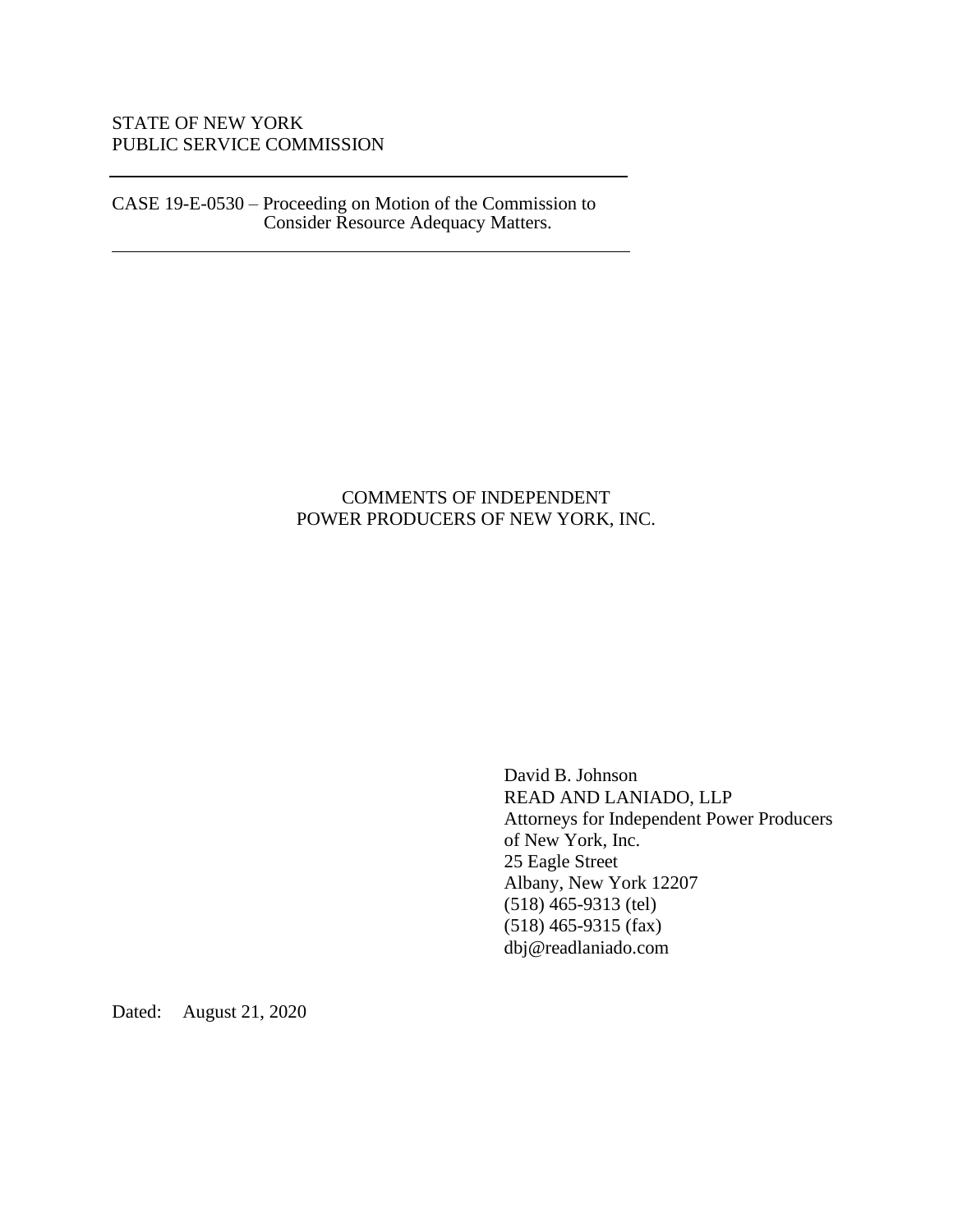#### STATE OF NEW YORK PUBLIC SERVICE COMMISSION

CASE 19-E-0530 – Proceeding on Motion of the Commission to Consider Resource Adequacy Matters.

# COMMENTS OF INDEPENDENT POWER PRODUCERS OF NEW YORK, INC.

Pursuant to the Secretary's Notice Soliciting Comments, issued on July 20, 2020 in the above-captioned case,<sup>1</sup> Independent Power Producers of New York, Inc. ("IPPNY") hereby comments on the economic, policy, and legal implications associated with the existing and potential alternative resource adequacy structures that The Brattle Group ("Brattle") addressed in its Qualitative Analysis of Resource Adequacy Structures for New York and updated Quantitative Analysis of Resource Adequacy Structures (collectively, the "Brattle Analysis") that Department of Public Service Staff ("DPS Staff") filed in this case on May 19, 2020 and July 1, 2020, respectively. $2$ 

The Brattle Analysis evaluated five structures to achieve resource adequacy in New York. The first two structures are the New York Independent System Operator, Inc.'s ("NYISO") installed capacity ("ICAP") market with the currently effective buyer-side market power mitigation measures ("BSM Measures") ("Status Quo BSM" or "Option 1") (subsequently supplemented with Brattle's assessment of two structural changes to the BSM Measures then

<sup>&</sup>lt;sup>1</sup> Case 19-E-0530, Proceeding on Motion of the Commission to Consider Resource Adequacy Matters, Notice Soliciting Comments (July 20, 2020).

<sup>2</sup> Case 19-E-0530, *supra*, Qualitative Analysis of Resource Adequacy Structures for New York (May 19, 2020) ("Brattle Qualitative Analysis"); Case 19-E-0530, *supra*, Quantitative Analysis of Resource Adequacy Structures (July 1, 2020) ("Brattle Quantitative Analysis"); *see generally* Case 19-E-0530, *supra*, Notice of Technical Conference (May 15, 2020), at 1 (advising Brattle had been commissioned to complete an analysis from "an economic and policy perspective" evaluating "the merits of existing and potential resource adequacy structures" to be filed in the proceeding by DPS Staff for the purpose of allowing interested stakeholders to "understand the quantitative and qualitative analyses used to compare varying structures.").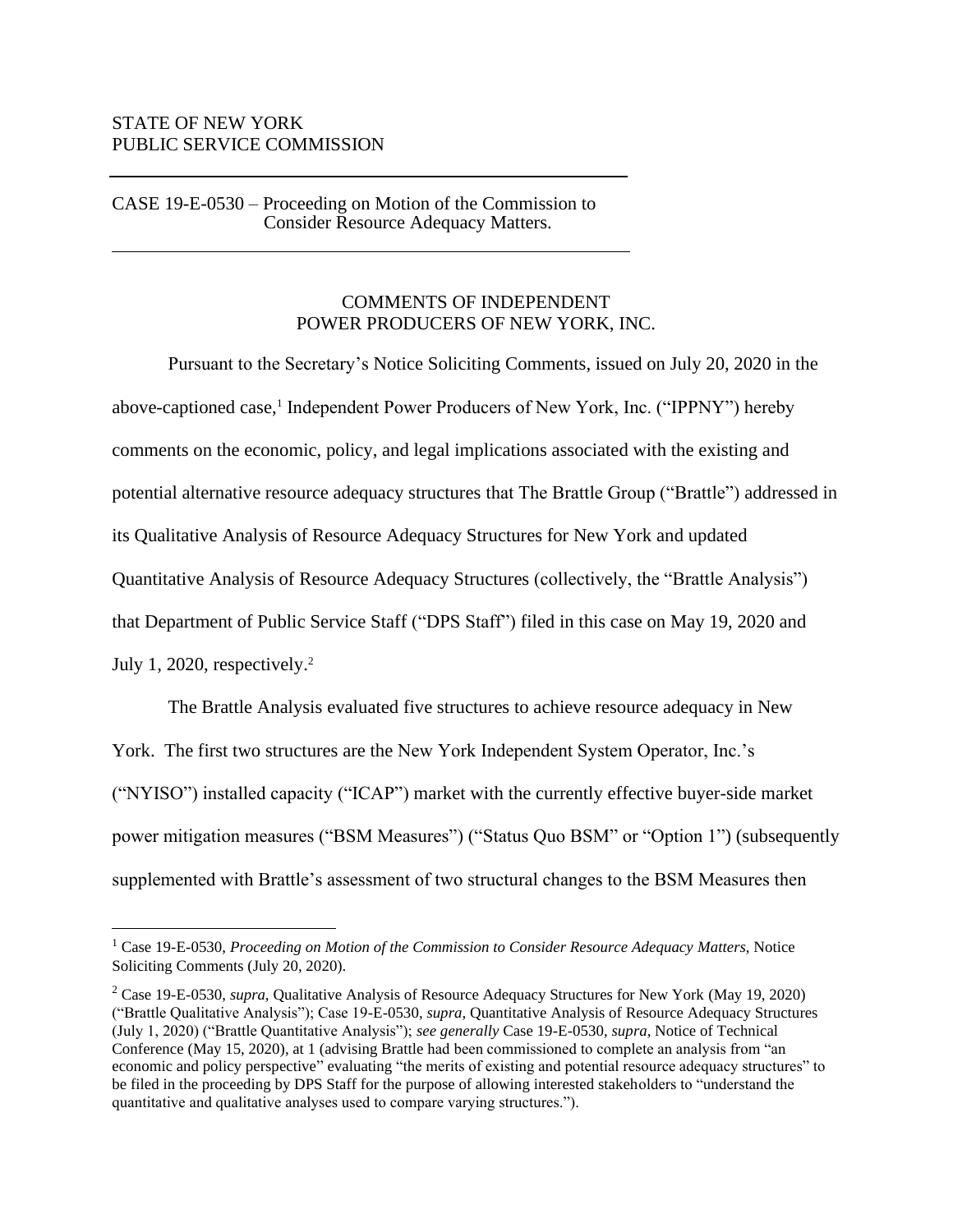pending before the Federal Energy Regulatory Commission ("FERC")<sup>3</sup>) and the ICAP market with expanded BSM Measures which would apply to the whole State ("Expanded BSM" or "Option 2"). The other three structures would replace the NYISO's ICAP market in different ways. These structures would be operated by the State with the State maintaining full decisional control to avoid FERC's requirement that resource adequacy in the State be maintained through just and reasonable prices produced by the NYISO's ICAP market. 4 As clearly reflected in the characterization of options set forth in the Brattle Analysis, the main purpose of the three alternative State-managed structures (identified as: (1) the Centralized Market for Resource Adequacy Credits ("RACs") without BSM, (2) Load-Serving Entities ("LSE") Contracting for RACs, and (3) Co-optimized Capacity and Clean Energy Procurement) (designated as Options 3, 4 and 5, respectively)) is to avoid application of the BSM Measures on *any* resources being added to the system to satisfy the goals of the Climate Act.<sup>5</sup> The Brattle Analysis claimed that application of the BSM Measures to any of these resources "would inefficiently exclude them

<sup>&</sup>lt;sup>3</sup> When reply comments were due in this proceeding in January, the NYISO had begun the development of two discrete enhancements to its existing BSM Measures. By later in the spring, the NYISO, with feedback from its stakeholder process, completed its development of these two enhancements. First, in response to a FERC order (*New York Independent System Operator, Inc*., 170 FERC ¶ 61,121 (2020) ("February 2020 Order")), the NYISO proposed a renewable exemption cap that will be calculated using a formula that, *inter alia*, is designed to match regulatory-based entry with regulatory-based exit ("Renewable Exemption Cap"). Docket No. ER16-1404-002, *New York Indep. Sys. Operator, Inc.*, Compliance Filing and Request for Commission Action No Later Than June 8, 2020 (Apr. 7, 2020), at 5. Second, to augment harmonization with State public policy initiatives, the NYISO proposed revisions to the Part A component of the BSM Measures to test Public Policy Resources being added to the system to satisfy the goals of the Climate Leadership and Community Protection Act before other resources in a Class Year ("Part A Filing"). Docket No. ER20-1718-000, *New York Indep. Sys. Operator, Inc.*, Proposed Enhancements to the "Part A Exemption Test" Under the "Buyer-Side" Capacity Market Power Mitigation Measures (Apr. 30, 2020) ("April 30 Filing"), at 2; Climate Leadership and Community Protection Act, 2019 N.Y. Sess. Laws Ch. 106 (McKinney) ("Climate Act"). By order issued July 17, 2020, FERC accepted the first of these changes. *See New York Indep. Sys. Operator, Inc.*, 172 FERC ¶ 61,058 (2020) at P 1. A FERC order addressing the second enhancement will be issued in early September.

<sup>4</sup> *See, e.g*., Brattle Qualitative Analysis at 13–14.

<sup>5</sup> Of note, the newly approved Renewable Exemption Cap is designed to exempt a subset of Public Policy Resources capped at the level that limits the risk that such exemption will significantly impact market prices in accordance with FERC's February 2020 Order. *See* February 2020 Order at PP 48–51.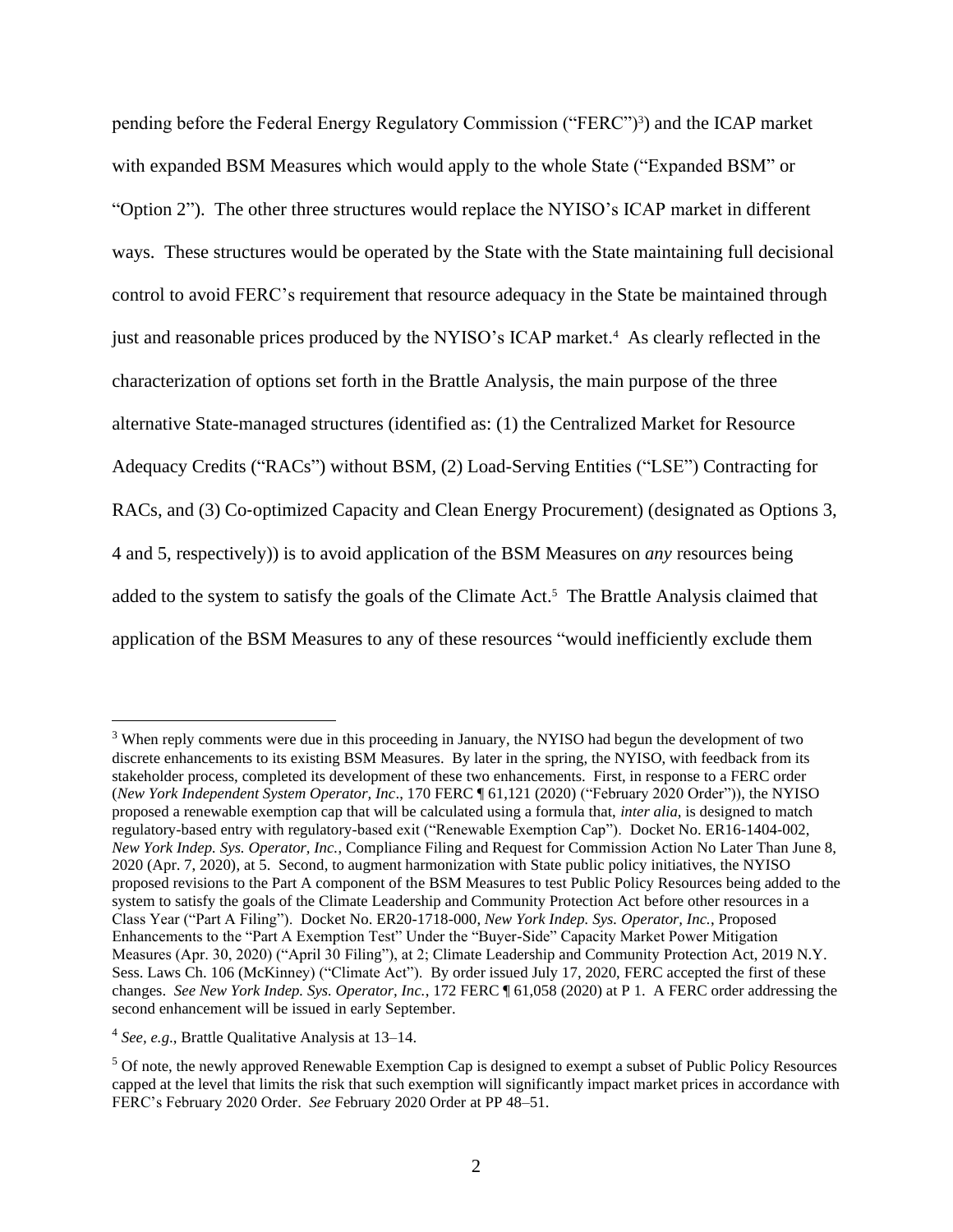from the capacity market . . . inducing excess customer costs from unnecessarily high capacity prices [and] inflating the costs of clean energy contracts."<sup>6</sup> The Brattle Analysis estimated that, by 2030, relative to the Centralized Market for RACs without the BSM structure (Option 3), customer costs would increase by \$0.4–0.9 billion/year under the Status Quo BSM (Option 1) and by \$1.3–2.8 billion/year under Expanded BSM (Option 2). 7

As discussed further below, the Brattle Analysis is flawed in several material respects. First, it proceeds from the underlying assumption that all five identified options will effectively maintain resource adequacy. However, fundamentally, the BSM Measures are part of a comprehensive structure designed to ensure market prices remain just and reasonable (*i.e.*, they are not artificially suppressed), and thus, will maintain resource adequacy over the long run without over-compensating or under-compensating generators.<sup>8</sup> By eliminating the BSM Measures in Options 3, 4 and 5, market pricing will not be sufficient to retain needed existing facilities on the system. As established below, reliability must run ("RMR") contracts will be required to maintain these facilities. Brattle fails to account for these market disruptions.

Second, because its assumptions are erroneous, its estimated BSM consumer cost impacts are overstated. Moreover, even assuming Brattle is correct that the BSM Measures may impose some costs on consumers in the short run by mitigating the price suppressive impact of uneconomic entry, <sup>9</sup> Brattle's estimates of consumer cost increases are misleading and essentially meaningless because they are made relative to the Centralized Market for RACs without BSM,

<sup>6</sup> Brattle Qualitative Analysis at 5.

<sup>7</sup> Brattle Quantitative Analysis at 4.

<sup>8</sup> *See New York Indep. Sys. Operator, Inc.*, 122 FERC ¶ 61,211 (2008) at P 1; February 2020 Order at P 48.

<sup>&</sup>lt;sup>9</sup> It has long been established that while artificial price suppression may appear beneficial to consumers in the short run, it is not sustainable and forces consumers to incur higher costs in the long run. *See New York Independent System Operator, Inc.*, 118 FERC ¶ 61,182 (2007) at P 17.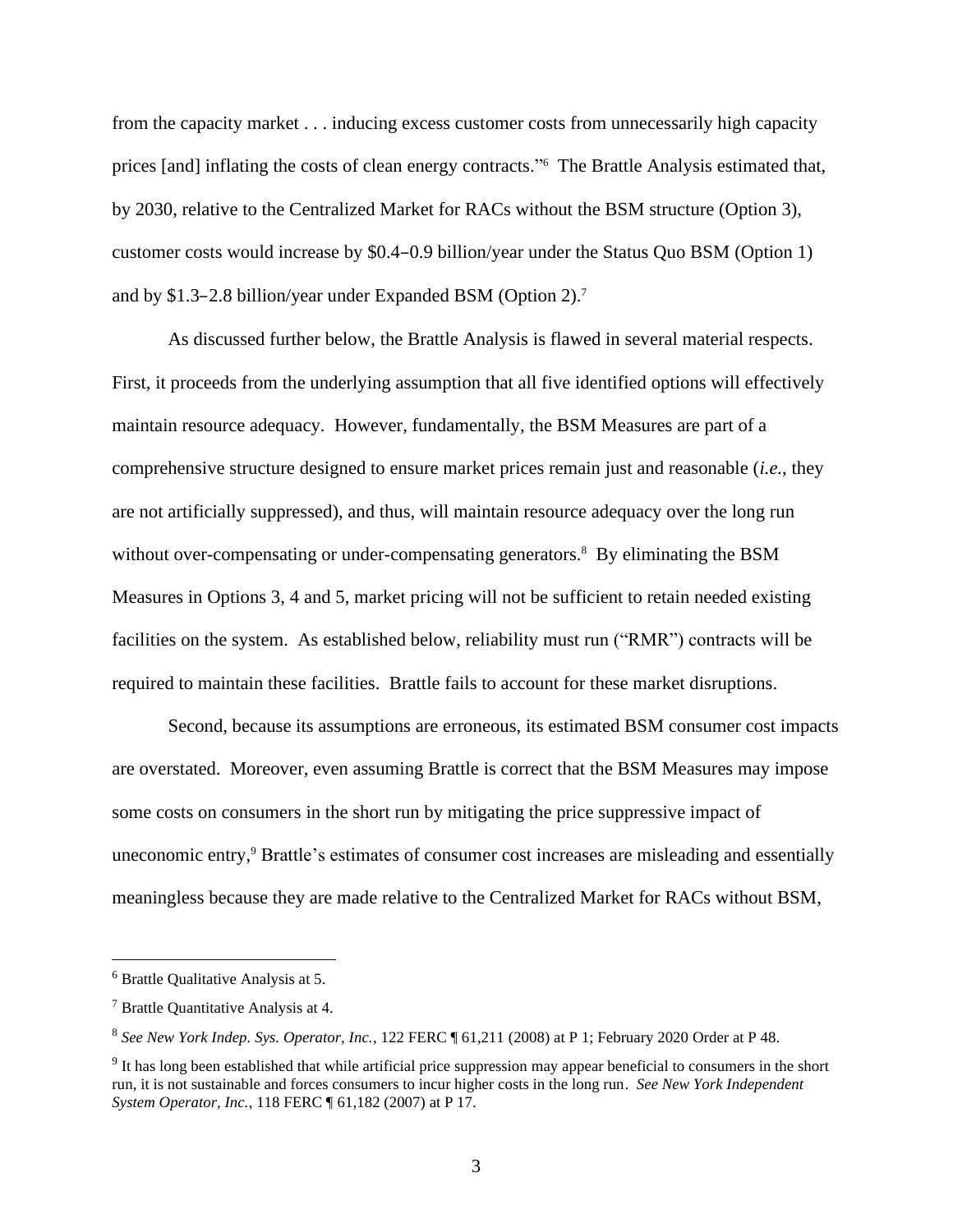which Brattle incorrectly assumed would essentially be equivalent to the NYISO's existing ICAP market without BSM.<sup>10</sup> Brattle asserted that this construct would provide market continuity because it relies on a centralized structure similar to the NYISO's ICAP market.<sup>11</sup> Yet, as demonstrated in more detail below, Brattle inexplicably made no attempt to assess the significant legal issues that will be implicated and the resulting costs to consumers and harm to reliability if the New York State Public Service Commission ("Commission") attempted to unilaterally remove resources and load from the NYISO's ICAP market to avoid application of the BSM Measures.

Separate and apart from the litigation that would ensue and the resultant uncertainty it would bring at the very time New York is seeking large capital investments to revamp the composition of its electric system from private investors that are sensitive to such uncertainty, Brattle also did not provide any consideration of what are likely to be very significant costs with respect to the LSE Contracting for RACs (Option 4) and Co-optimized Capacity and Clean Energy Procurement (Option 5) structures, stating that estimates of the costs caused under these structures "were beyond project scope."<sup>12</sup>

As the rolling blackouts that are impacting millions of people in California this week due to the State of California's failure to assure resource adequacy as it transitions to a renewable electric system demonstrate, such transition must be managed meticulously and prudently.<sup>13</sup> In its grant of authority to the Commission to suspend the obligations under its program to meet the

<sup>10</sup> *See* Brattle Quantitative Analysis at 2.

<sup>&</sup>lt;sup>11</sup> Brattle Qualitative Analysis at 3.

<sup>12</sup> *Id*.

<sup>13</sup> *See* Jeff St. John, *California's Shift From Natural Gas to Solar is Playing a Role in Rolling Blackouts*, Greentech Media (Aug. 17, 2020), https://www.greentechmedia.com/articles/read/how-californias-shift-from-natural-gas-tosolar-is-playing-a-role-in-rolling-blackouts.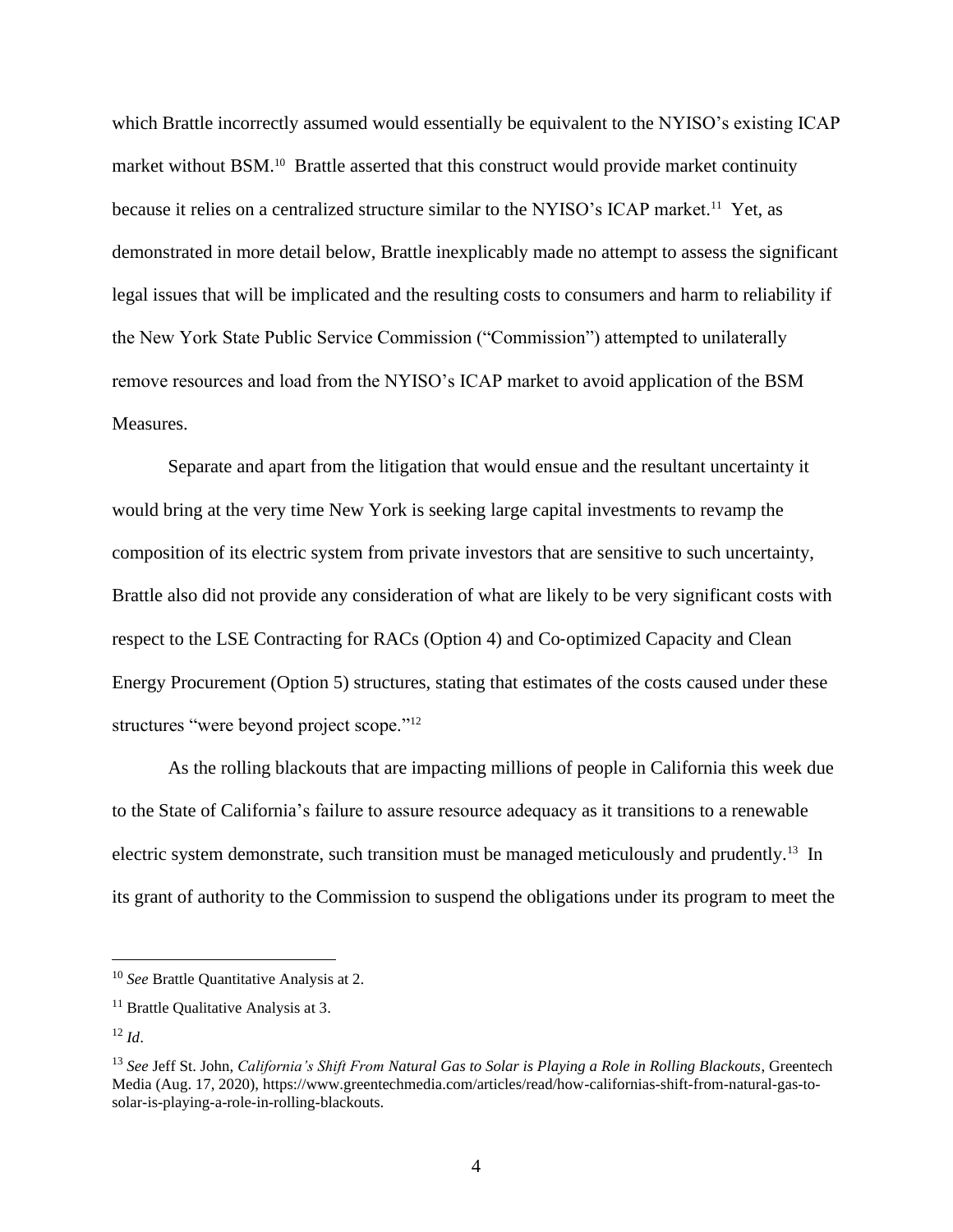Climate Act's renewable mandates if the program impedes the provision of safe and adequate electric service, the Climate Act affirmed that reliability is paramount.<sup>14</sup> It will be critical to continue to carefully review the wholesale market structure on an ongoing basis and identify necessary changes as the grid transitions to a carbon-free electric system by 2040 to ensure resource adequacy is maintained at all times. Given the aggressive renewable resource levels and accelerated time frame for their development mandated by the Climate Act, adequate investment signals must be sent now if the State is to meet its Climate Act requirements. However, the Commission cannot reasonably rely on the flawed Brattle Analysis and its associated assumed-but-unsubstantiated cost savings as any basis to justify an attempt to replace the NYISO's existing installed capacity market structure with any of the State-managed constructs for which there is incomplete information and cannot adequately or accurately been considered and analyzed.

As IPPNY advocated in its comments submitted in this case last November, the Commission should instead terminate this case and direct DPS Staff to continue working through the NYISO's stakeholder process to develop and implement market design changes that harmonize the State's public policy initiatives with competitive markets.<sup>15</sup> As reflected by the two stakeholder-approved projects intended to enhance the BSM Measures for Public Policy Resources—the Renewable Exemption Cap and Part A Filing, discussed herein—development of market changes utilizing the NYISO stakeholder process can produce carefully analyzed and far more reasoned results.

<sup>14</sup> *See* Climate Act § 4 (adding a new section to the Public Service Law (§ 66-p).

<sup>15</sup> Case 19-E-0530, *supra*, Comments of Independent Power Producers of New York, Inc. (Nov. 8, 2019) ("IPPNY Comments"), at 10.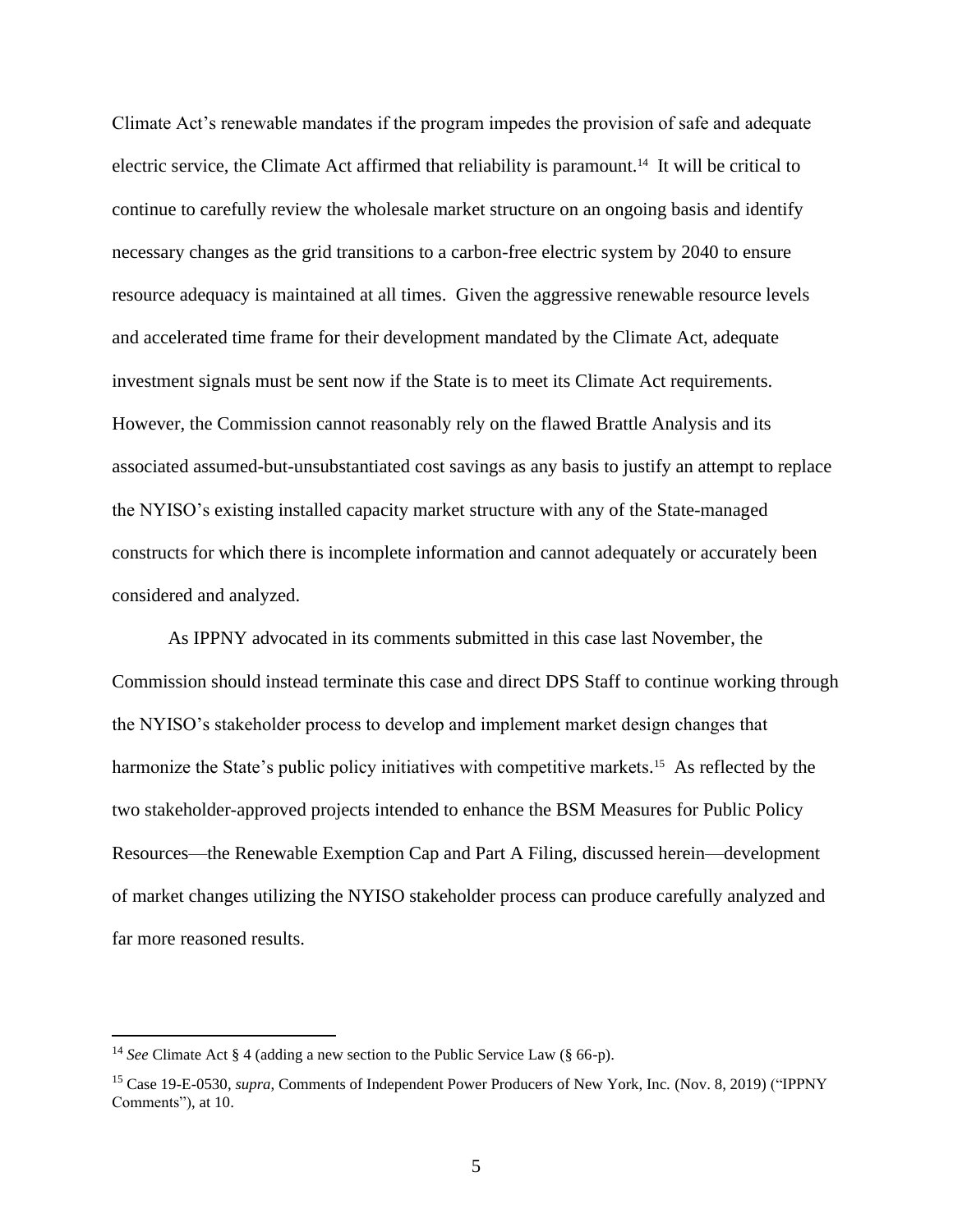#### **I. THE BRATTLE ANALYSIS HAS NOT BEEN ADEQUATELY VETTED AND IS FLAWED.**

In contrast to the far more fulsome stakeholder process that is applied at the NYISO, the Brattle Analysis has only been discussed in one technical conference. While parties were invited to submit written questions in advance of the technical conference and IPPNY availed itself of that opportunity to seek to understand, *inter alia*, the underlying data and assumptions used by Brattle to conduct its study, its questions were not answered.<sup>16</sup> In a further attempt to obtain information and provide transparency, IPPNY has filed its questions in this proceeding.<sup>17</sup> They remain unanswered.

Based on the limited information provided to date, IPPNY has been able to uncover that, due to the flaws and omissions described below, the Brattle Analysis understated the megawatts ("MW") of new Public Policy Resources that are likely to be exempt from offer floor mitigation under the BSM Measures in 2030. Its estimates of customer cost increases of \$0.4–0.9 billion/year under Status Quo BSM and \$1.3–2.8 billion/year under Expanded BSM are, therefore, significantly overstated.

First, the Brattle Analysis understated the level of Public Policy Resources MWs that may receive exemptions under the Renewable Exemption Cap recently accepted by FERC. In its

<sup>&</sup>lt;sup>16</sup> Because the questions submitted to DPS Staff in advance of the technical conference were not posted, IPPNY cannot know: (i) how many other parties also had questions; (ii) the scope, nature and extent of those questions; or (iii) whether any party's questions were answered or also remain outstanding. Likewise, because a separate link was used to submit questions during the meeting, IPPNY cannot know the nature and scope of these questions or whether they were answered. Thus, the process for vetting the Brattle Analysis was itself flawed.

<sup>17</sup> *See* Case 19-E-0530, *supra*, Questions Regarding the Brattle Group Analyses of Resource Adequacy Structures (Aug. 5, 2020).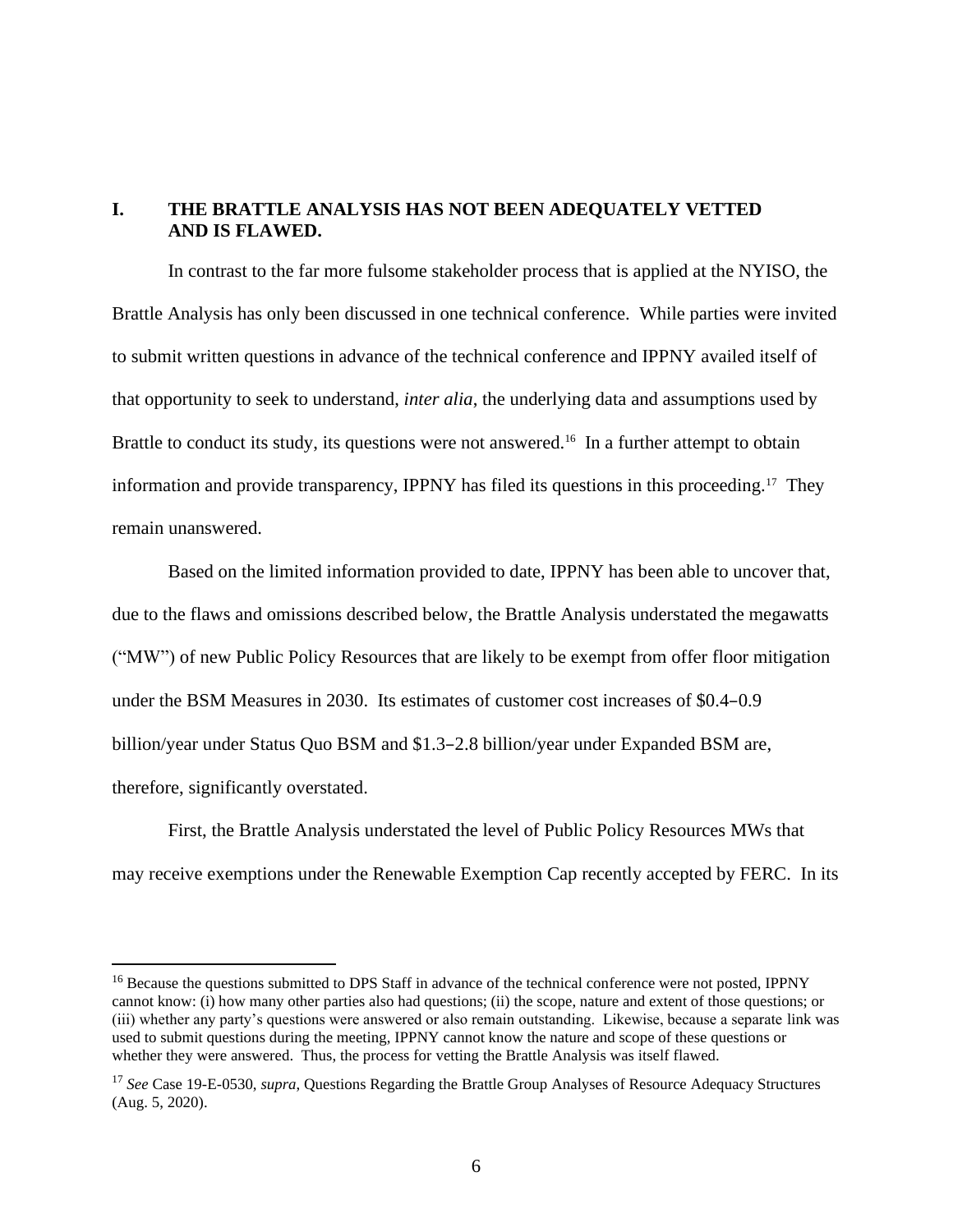Quantitative Analysis estimating consumer cost impacts in 2030, Brattle assumed that only 550 UCAP MW of new renewable resources would obtain BSM exemptions.<sup>18</sup>

However, as recently approved by FERC, the level of exemptions available to new renewable generation pursuant to the Renewable Exemption Cap is calculated principally based on the UCAP MW of generator retirements caused by direct regulatory action ("Incremental Regulatory Retirements").<sup>19</sup> One such direct regulatory action is the Department of Environmental Conservation's ("DEC") NOx Limits Rule for Simple Cycle and Regenerative Combustion Turbines ("Peaker Rule"), which the NYISO indicated will impact approximately 3,300 MW of fossil peaking facilities in the lower Hudson Valley, New York City and Long Island by 2025.<sup>20</sup> Based on the NYISO's summary of compliance plans that owners of peaking facilities provided to the NYISO this past spring, 533 MW of facilities in Zone J on an ICAP basis will be out of service in 2025.<sup>21</sup> An additional 852 MW of peaking units will be operating on a seasonal basis to comply with the Peaker Rule.<sup>22</sup> Eastern Generation, LLC, which owns the 852 MW of peaking units, has proposed to retire the Gowanus and Narrows units as part of its Gowanus repowering proposal.<sup>23</sup> Because the repowered project will be smaller than the existing units, at least the capacity of the Narrows units—352 MW on an ICAP basis—will also be added

<sup>18</sup> Quantitative Analysis at 3.

<sup>19</sup> *See New York Indep. Sys. Operator, Inc.*, 172 FERC ¶ 61,058 (2020) at P 50.

<sup>20</sup> *2020 RNA Reliability Needs Assessment – Comprehensive System Planning Process – Draft Report*, NYISO (Aug. 20, 2020), at 13,

https://www.nyiso.com/documents/20142/14682221/2020RNA\_Report\_Draft.docx/a850157a-356a-5d4f-e4fed06fed46990e.

<sup>21</sup> *2020 RNA Preliminary ("1st Pass") Reliability Needs*, NYISO (June 19, 2020) ("NYISO 2020 RNA Preliminary 1st Pass"), at 20, https://www.nyiso.com/documents/20142/13200831/02%202020RNA\_1stPassRN.pdf/8a0de336 bd24-1260-dc4b-5df58cdb049f.

<sup>22</sup> *Id.*

<sup>23</sup> Case 18-F-0758, *Gowanus Repowering Project*, Preliminary Scoping Statement (May 14, 2019), at 2-3–2-4.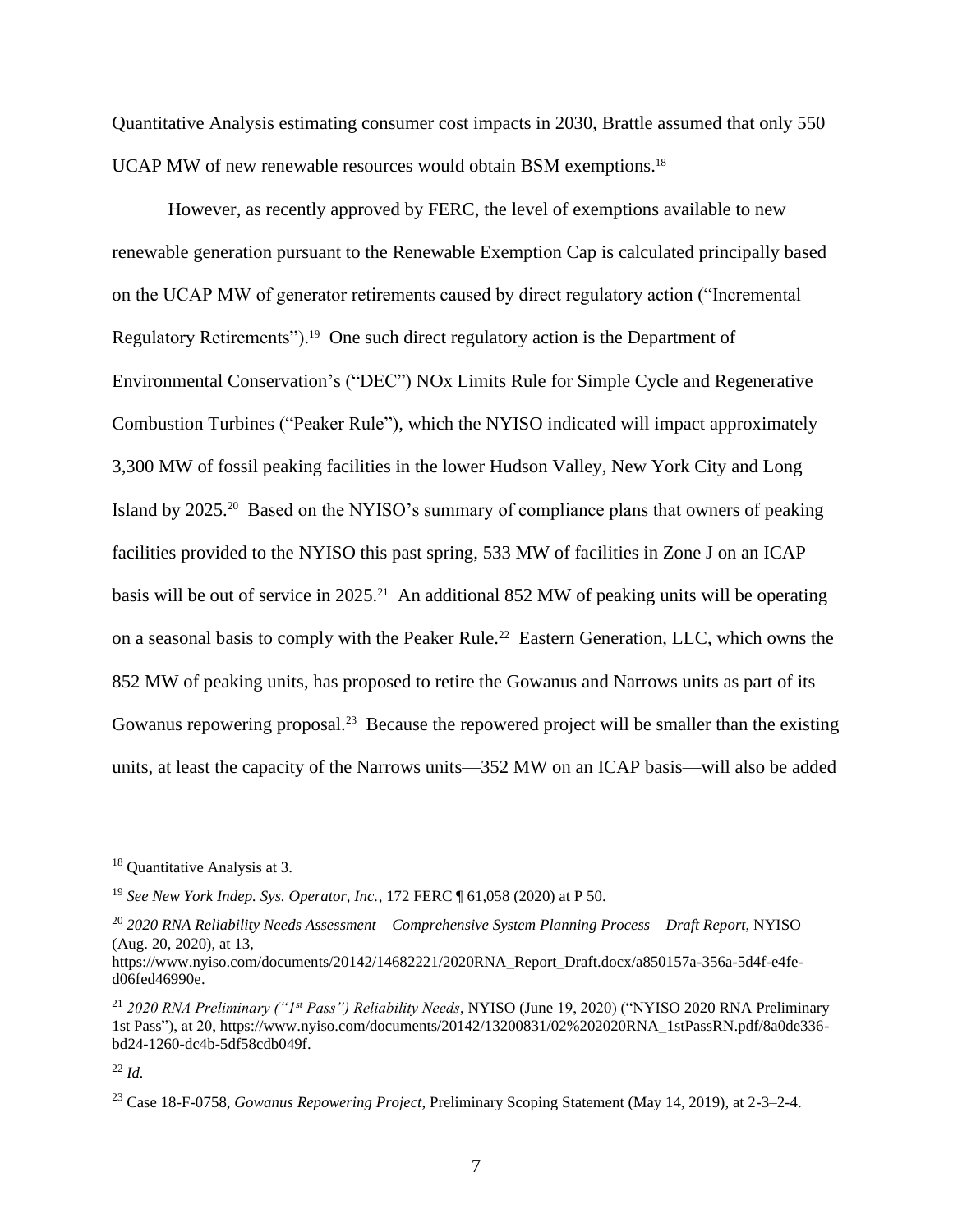to the net amount of Peaker Rule-driven retirements that will become available under the formula used to calculate the Renewable Exemption Cap.

The retirement of these facilities will provide a commensurate level of renewable exemptions on an Unforced Capacity ("UCAP") basis. UCAP is the measure by which ICAP suppliers are rated to quantify the extent of their contribution to satisfy New York State Reliability Council requirements, and, therefore, once adjusted for historic availability, is the determining factor in setting the amount of capacity a supplier is eligible to sell. Converting the at least 885 MW of retiring units on an ICAP basis to a UCAP basis will produce an equivalent UCAP value that is significantly higher than Brattle's estimate of 550 UCAP MW. Even assuming a relatively high average forced outage rate for the retiring units, the amount of UCAP released under the Renewable Exemption Cap should be approximately twice as high as the UCAP exemptions assumed by the Brattle Analysis.

Brattle's 550 UCAP MW of renewable exemptions is also understated because Brattle did not consider the potential for additional retirements of emitting resources that will likely occur in response to new carbon emissions limitations that DEC will be implementing in the near future. The Climate Act requires that DEC adopt greenhouse gas emissions regulations to achieve an 85% reduction in such emissions by 2050. 24 Like DEC's Peaker Rule, its greenhouse gas emissions regulations, if they target specific resource characteristics such as unit emission rates, will likely cause Incremental Regulatory Retirements that will create headroom for new entry of Public Policy Resources to receive renewable exemptions.

<sup>&</sup>lt;sup>24</sup> Climate Act § 2 (adding new sections to the Environmental Conservation Law which provide that 1) the DEC shall establish a statewide greenhouse gas emissions limit at 15% of 1990 statewide greenhouse gas emissions (Section  $75-0107(1)(b)$ ) and 2) the DEC will promulgate rules to ensure compliance with those limits no later than July 17, 2023 (Section 75-0109(1)).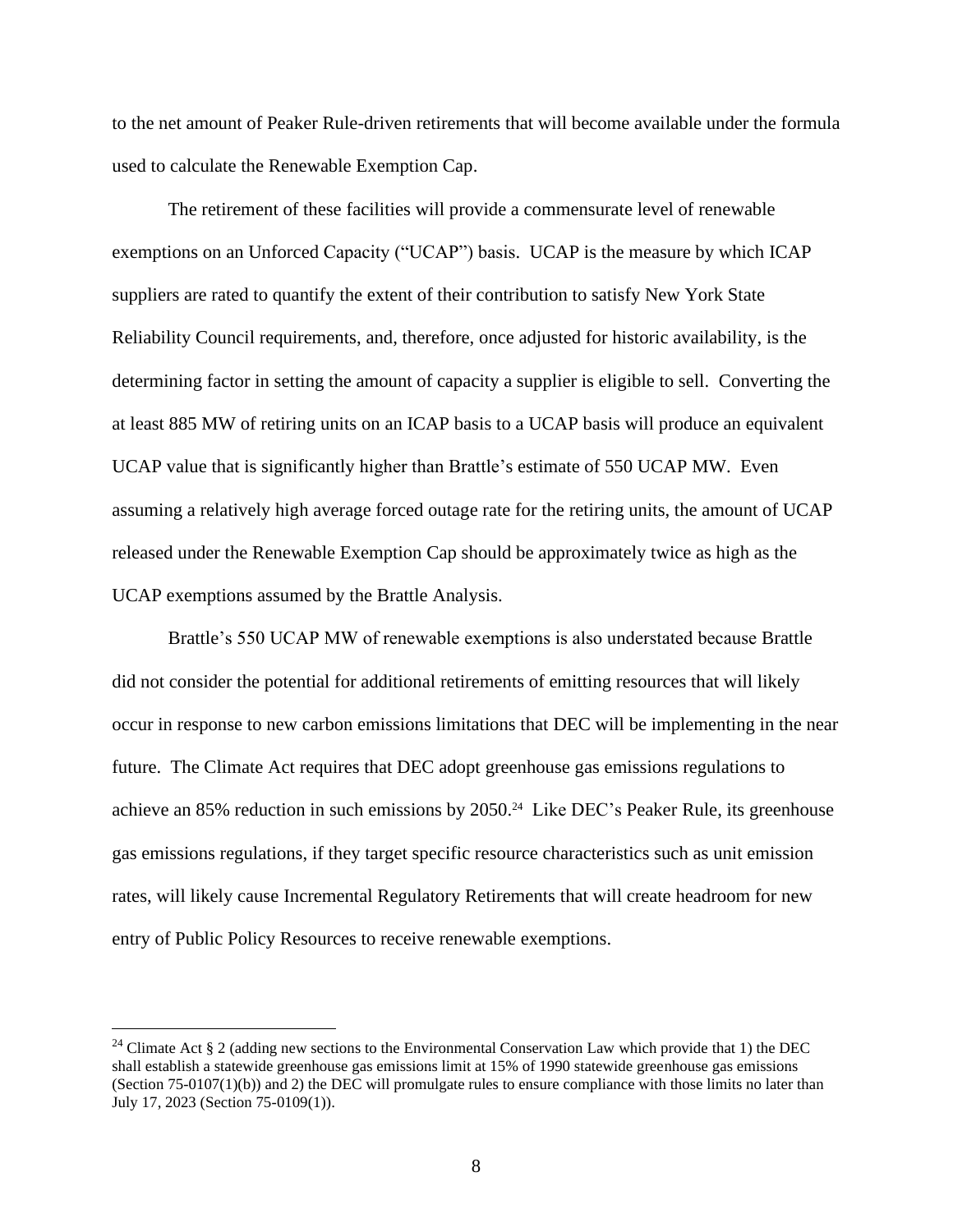Second, the Brattle Analysis disregards the significant level of exemptions that Public Policy Resources may obtain under the NYISO's Part A Filing pending before FERC. Generally, a resource can receive an exemption from BSM under the Part A Exemption Test if its entry would not raise the capacity surplus to more than 5 to 6 percent of the capacity requirement. On April 30, 2020, the NYISO filed proposed tariff revisions in the Part A Filing that would place Public Policy Resources ahead of non-Public Policy Resources in evaluations under the Part A Exemption Test rather than continuing to order resources based on a purely economic evaluation of their costs alone.<sup>25</sup> This ensures that Public Policy Resources, rather than emitting resources, will have priority to receive the Part A exemptions and therefore enter the market exempt from BSM when retirements of existing resources reduce the capacity surplus below the Part A levels. The NYISO stated in the Part A Filing that its proposed Part A enhancements are a NYISO-specific approach to recognizing the impact of New York's policy choices.<sup>26</sup> As resources retire in Mitigated Capacity Zones, even if they are not Incremental Regulatory Retirements that would increase the level of the Renewable Exemption Cap, Public Policy Resources will be able to replace them free from mitigation. Brattle provided no basis for its 400 UCAP MW sensitivity of Public Policy Resources exemptions. It likely understates the level of Public Policy Resources exemptions that will be available under the combined Renewable Exemption and Part A Exemption.

Third, Brattle recognizes that the NYISO's proposal to internalize the cost of carbon emissions in wholesale energy prices (the "carbon adder") will reduce the number of Public Policy Resources that would be subject to mitigation. Yet Brattle makes no attempt to quantify the level

 $25$  April 30 Filing at 2.

<sup>26</sup> *Id.* at 1.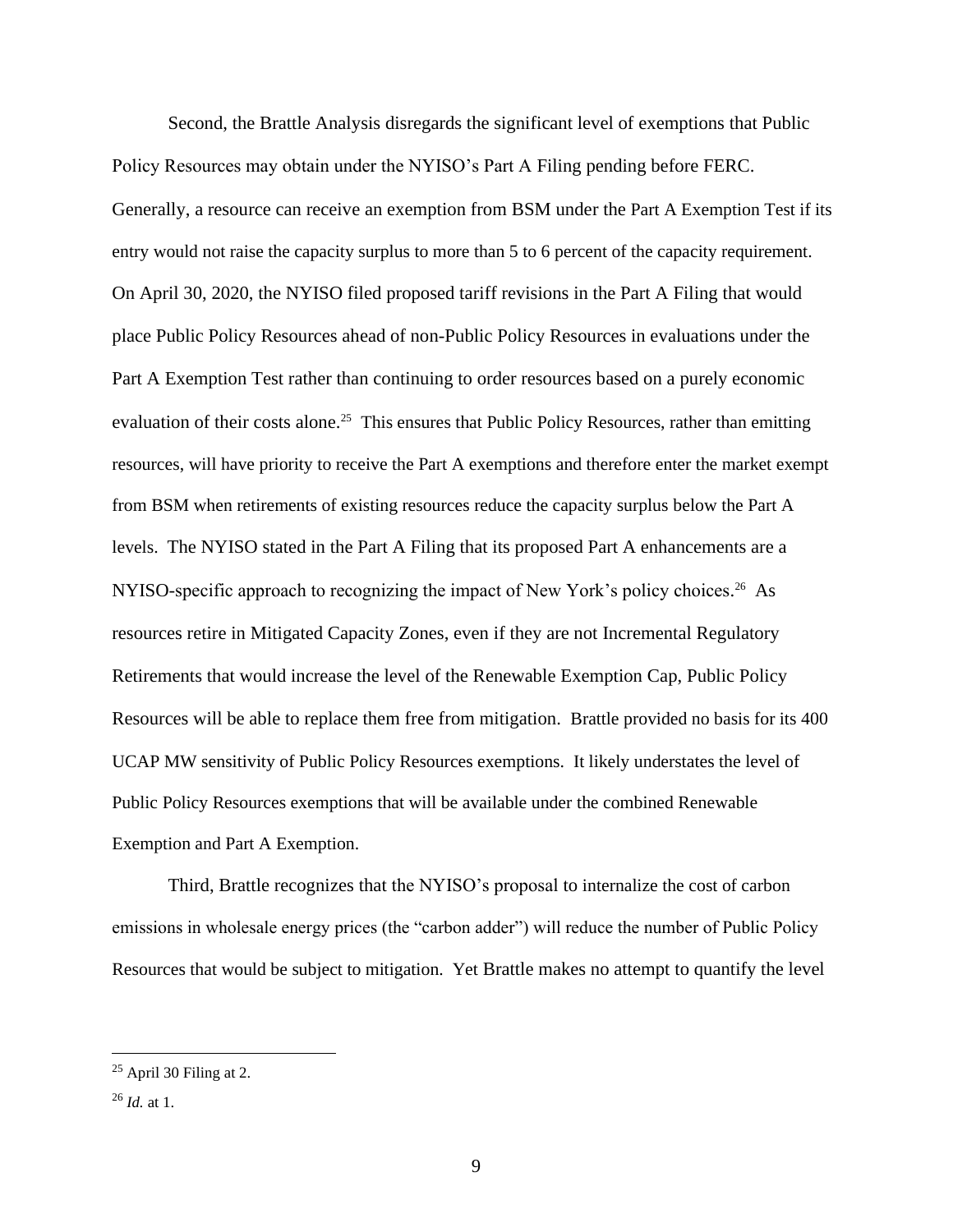of Public Policy Resources that would not be subject to offer floor mitigation under the BSM Measures were the NYISO's program to be implemented. As IPPNY demonstrated in the IPPNY Comments, the carbon adder can help the State meet its clean energy goals faster, more efficiently and more cost effectively while reducing emissions and maintaining grid reliability.<sup>27</sup> The carbon adder much more effectively addresses the State's policies by significantly reducing, if not eliminating, the need for out-of-market subsidies to incent the development of most Public Policy Resources. Because the value of their services would be embedded in pricing and out of market subsidies would no longer be required, Public Policy Resources would either clear the BSM examinations or be eligible to secure Competitive Entry Exemptions.

Brattle's conclusion in this regard is supported by a comprehensive analysis that was conducted to assess the impacts of the carbon pricing program on the NYISO's markets. Specifically, in its analysis of the benefits and costs of the NYISO's proposed carbon adder following the State's enactment of the Climate Act, the Analysis Group established that implementation of the NYISO's carbon pricing program could "provide a number of benefits, including support for New York policy makers' goals to reduce carbon emissions as quickly and as economically as possible."<sup>28</sup> This result inures because the energy market, for the first time, would be placing value on carbon-free and lower carbon operations, a result that squares with the Climate Act and the State's ongoing public policy initiatives. To that end, the Analysis Group highlighted the interrelationship between the carbon pricing program and the NYISO's BSM Measures. Because the program would effectively price the value of carbon in the markets, the Analysis Group found some carbon-free resource options would be economic. The State could proceed with its initiatives, and

<sup>27</sup> IPPNY Comments at 14–15.

<sup>28</sup> Susan F. Tierney & Paul J. Hibbard, *Clean Energy in New York State: The Role and Economic Impacts of a Carbon Price in NYISO's Wholesale Electricity Markets*, Analysis Group (Oct. 3, 2019) ("Analysis Group Report"), at 59, https://www.nyiso.com/documents/20142/2244202/Analysis-Group-NYISO-Carbon-Pricing-Report.pdf/81ba0cb4- fb8e-ec86-9590-cd8894815231?t=1570098686835.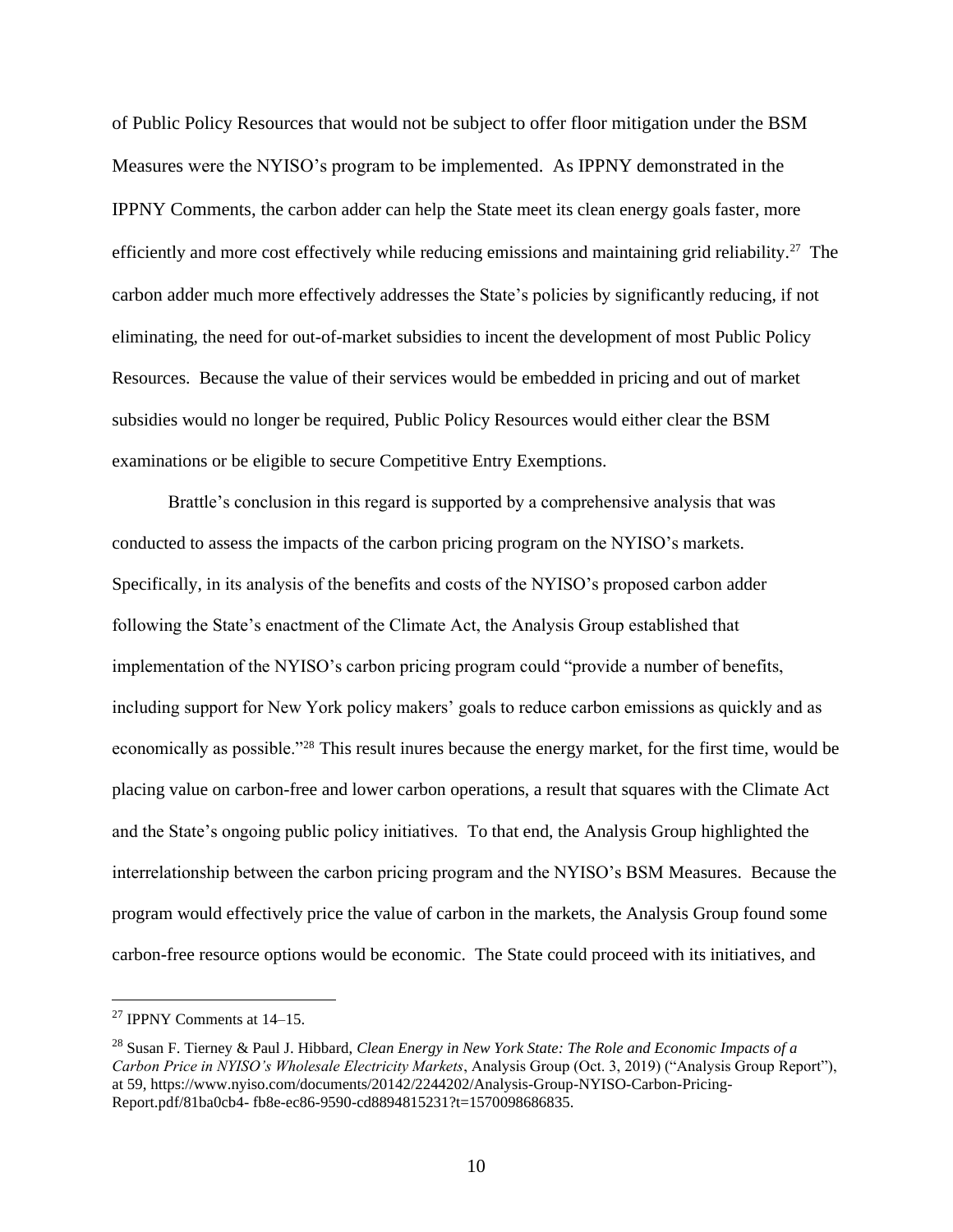the market would select the most effective renewable resources without the need for contracts or additional changes to the current BSM structure. Thus, IPPNY again reiterates its longstanding request for the Commission to formally endorse the NYISO's carbon adder proposal in this proceeding to harmonize State public policy with the competitive markets while, at the same time, keeping the necessary protections afforded by the BSM Measures fully intact.

Finally, the Brattle Analysis simply estimated the costs of BSM relative to the NYISO's ICAP market without BSM. It did not assess the significant costs to consumers and harm to reliability that may occur if the Commission attempted to unilaterally remove resources and load from the NYISO's installed capacity market subject to FERC jurisdiction to avoid the application of the BSM Measures.

The market prices that will result without the BSM Measures will not be sufficient to maintain existing facilities needed for resource adequacy. RMR contracts will be required. State-backed Public Policy Resources under a State-directed "market" model will simply beget more subsidized resources. Reliability will be risked as fewer and fewer resources can be financed to enter the market on a merchant basis. Brattle inexplicably made no attempt to quantify these impacts and costs.

At the same time, Brattle acknowledged that implementation of its proposed resource adequacy constructs and the costs thereof will be driven by legal considerations, yet it did not evaluate these considerations or quantify these costs.<sup>29</sup> As IPPNY demonstrated in the IPPNY Comments, the Commission is preempted by the Federal Power Act from unilaterally asserting a resource adequacy role.<sup>30</sup> If the Commission attempted to remove resources and load from the

<sup>29</sup> *See* Qualitative Analysis at 27.

<sup>30</sup> IPPNY Comments at 17–24.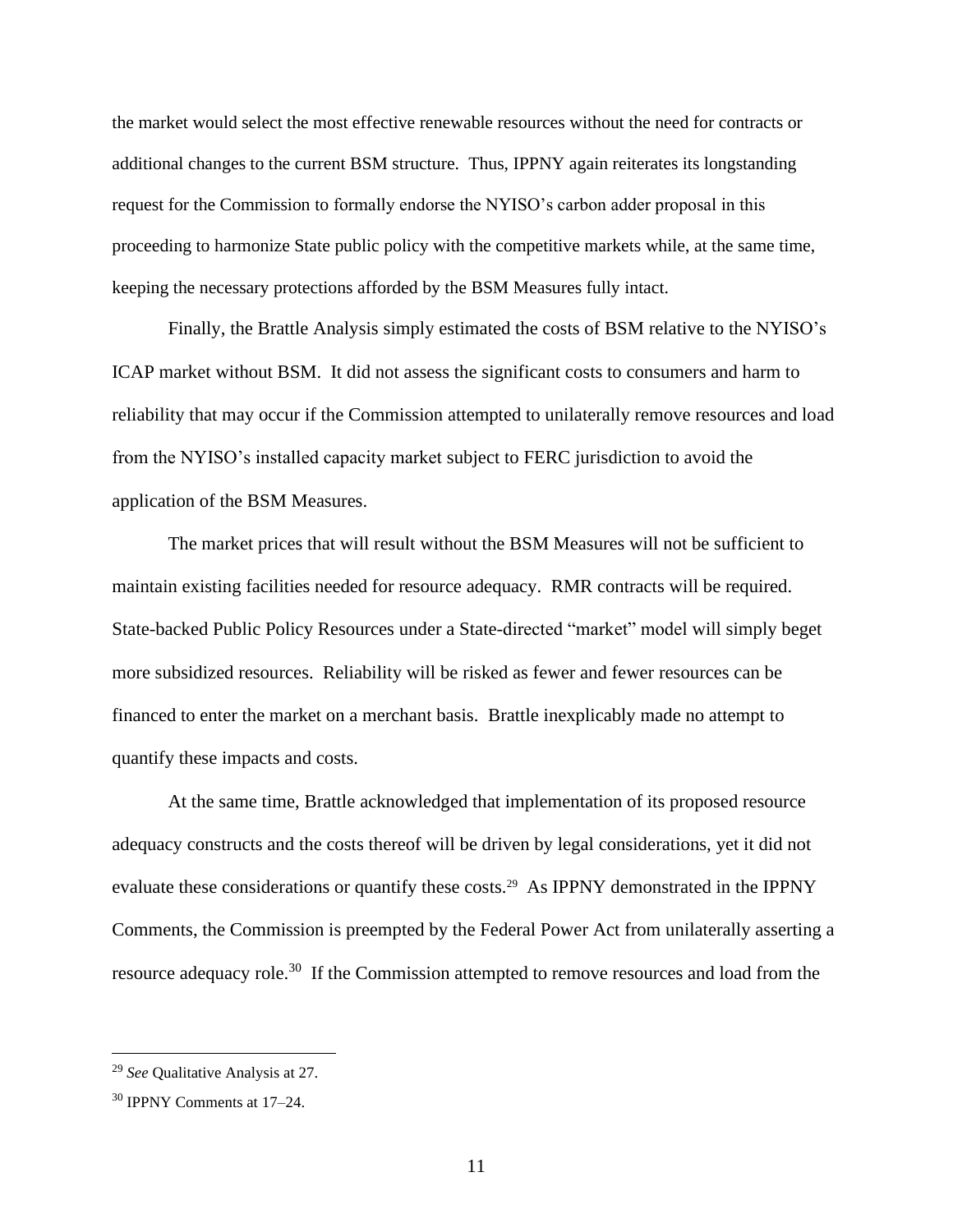NYISO's ICAP market unilaterally, ensuing litigation could take years to resolve with extensive related litigation costs and would lead to substantial market uncertainty.

This uncertainty created by the Commission's action will, in turn, significantly hamper the development of the very resources the State seeks to attract to meet its public policy goals. Developers of new resources and owners of existing needed resources will, at a minimum, face higher risk premiums for, and, in some cases, may be unable to secure, the necessary capital to finance their projects. This will raise costs to consumers while at the same time potentially harming reliability and undermining the State's efforts to satisfy the Climate Act mandates.

Indeed, as IPPNY demonstrated in the IPPNY Comments, the Commission's resource adequacy proceeding itself is causing significant uncertainty in the market and likely already has increased the cost of financing energy projects.<sup>31</sup> The uncertainty the initiation of this resource adequacy proceeding has engendered comes at a critical time for the wholesale markets in New York as a whole and, particularly, in New York City. At the time that initial comments were due in this proceeding last fall, the Peaker Rule compliance plans were not yet due. With the information the NYISO has provided in its Reliability Needs Assessment reliability planning study efforts, it is now indisputable that dispatchable resources are needed to maintain resource adequacy in the short term for these facilities to be permitted to be retired. The NYISO and local transmission owners have issued studies demonstrating transmission security and resource adequacy violations that will begin in 2023 and show significant, growing reliability needs by 2030.<sup>32</sup> As reflected in the

<sup>31</sup> IPPNY Comments at 6.

<sup>32</sup> *2020 RNA Base Case Updates*, NYISO (July 23, 2020),

https://www.nyiso.com/documents/20142/14027657/04%20RNA\_2ndPassAssumptions.pdf/99ed227a-7208-8cf8- 5eb3-891f324ca354; NYISO 2020 RNA Preliminary 1st Pass; *See CRP: Peaker Scenario – Assessing DEC's NOX Limits (Draft) Ruling for Simple Cycle and Regenerative Combustion Turbines*, Consol. Edison Co. of N.Y., Inc. (Mar. 19, 2019), https://www.nyiso.com/documents/20142/5552484/2018CRP\_Con\_Edison\_Slides.pdf/ee821d59 a957-d051-1070-02275773e07b; *CRP: Peaker Scenario – Assessing DEC's NOX Limits (Draft) Ruling for Simple Cycle and Regenerative Combustion Turbines*, PSEG Long Island (Mar. 3, 2019),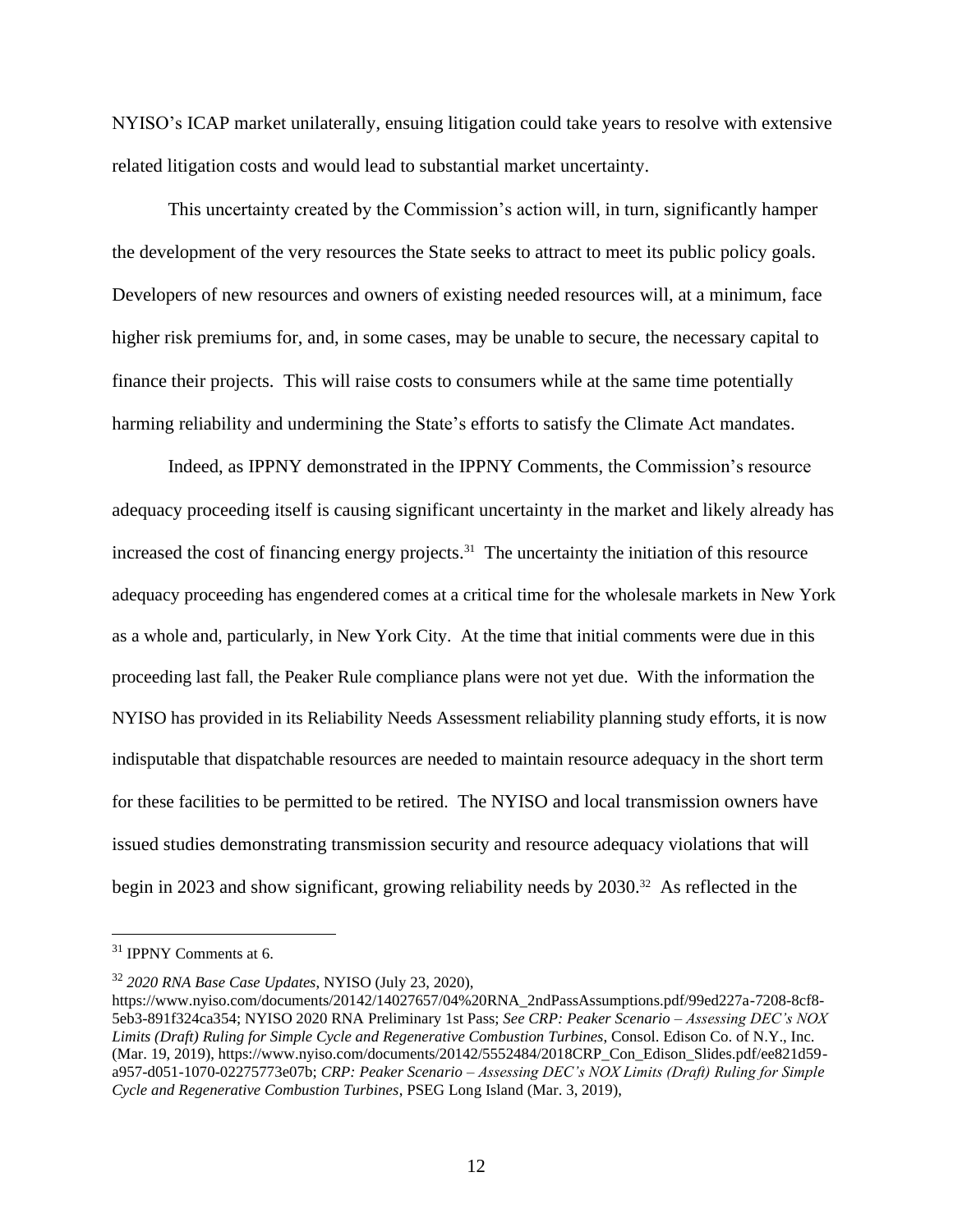transmission owner studies, these needs require resources with energy durations of at least 14 hours, and thus, these system needs cannot be effectively met by energy storage resources alone. Thus, near-term investments in fossil generation must be made to ensure reliability for the foreseeable future.

https://www.nyiso.com/documents/20142/5552484/LIPA-Simple%20Cycle%20Retirement%20Assessment%203- 03-2019.pdf/31d43e9f-d9f7-476f-605f-df31ef7d7674.